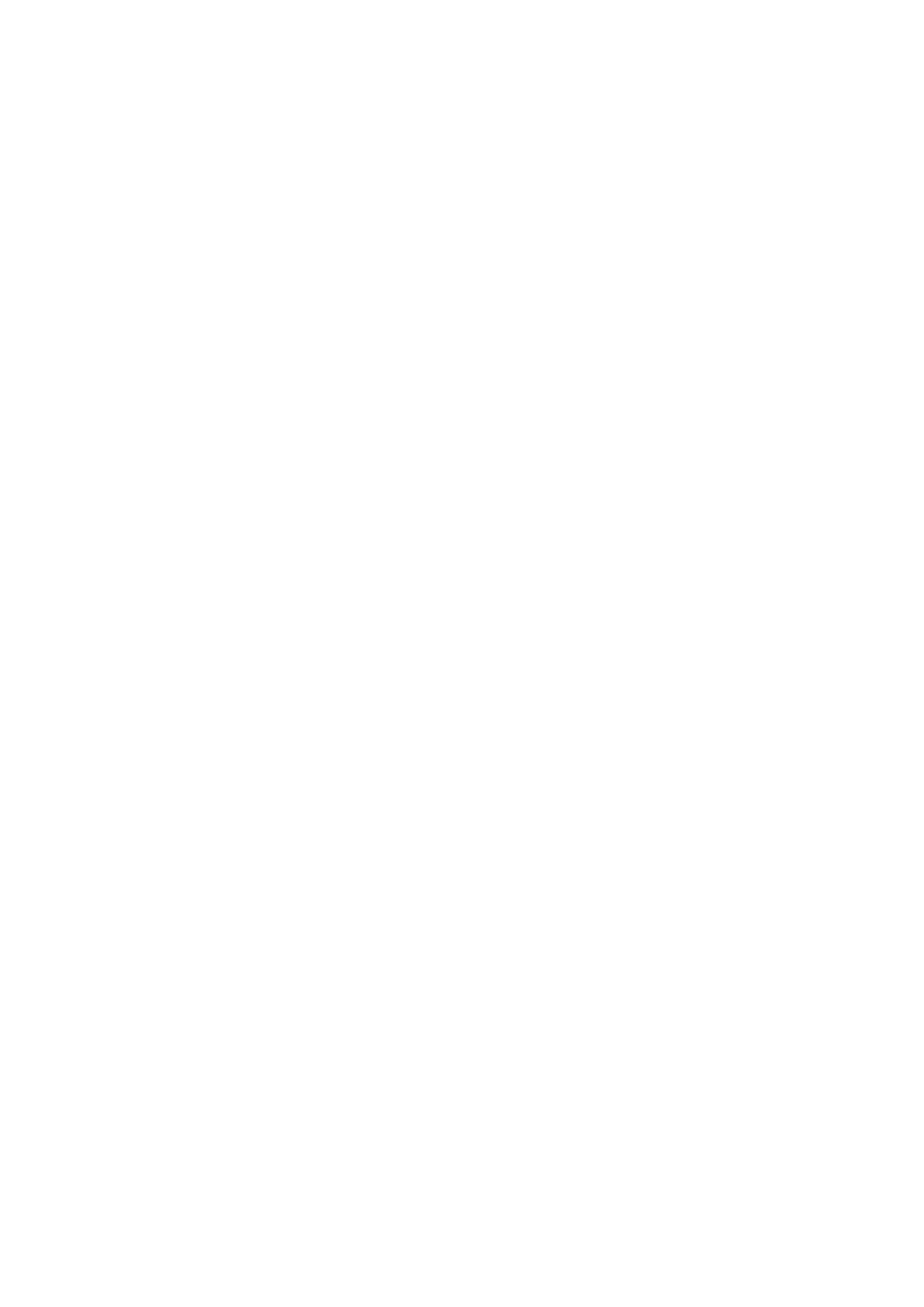### [AS INTRODUCED]



TO

Amend the Road Traffic Act 1988 to provide that dangerous and careless, or inconsiderate, driving offences may be committed in places other than roads and other public places; and for connected purposes.

 $\sum$  E IT ENACTED by the Queen's most Excellent Majesty, by and with the advice<br>and consent of the Lords Spiritual and Temporal, and Commons, in this present<br>Parliament assembled, and by the authority of the same, as foll and consent of the Lords Spiritual and Temporal, and Commons, in this present Parliament assembled, and by the authority of the same, as follows: -

#### **1 Amendments to the Road Traffic Act 1988**

(1) The Road Traffic Act 1988 is amended as follows.

| (2) | In each of the sections listed below, after "a road or other public place" insert |   |
|-----|-----------------------------------------------------------------------------------|---|
|     | ", or a private place adjacent to a road," -                                      |   |
|     | section 1 (causing death by dangerous driving);                                   | 5 |
|     | section 1A (causing serious injury by dangerous driving);                         |   |
|     | section 2 (dangerous driving);                                                    |   |
|     | section 2B (causing death by careless, or inconsiderate, driving);                |   |
|     | section 3 (careless, and inconsiderate, driving).                                 |   |
|     |                                                                                   |   |
|     |                                                                                   |   |

#### **2 Extent, commencement and short title** *10*

- (1) This Act extends to England and Wales only.
- (2) This Act comes into force at the end of the period of four weeks beginning with the day on which it is passed.
- (3) This Act may be cited as the Driving Offences (Amendment) Act 2021.